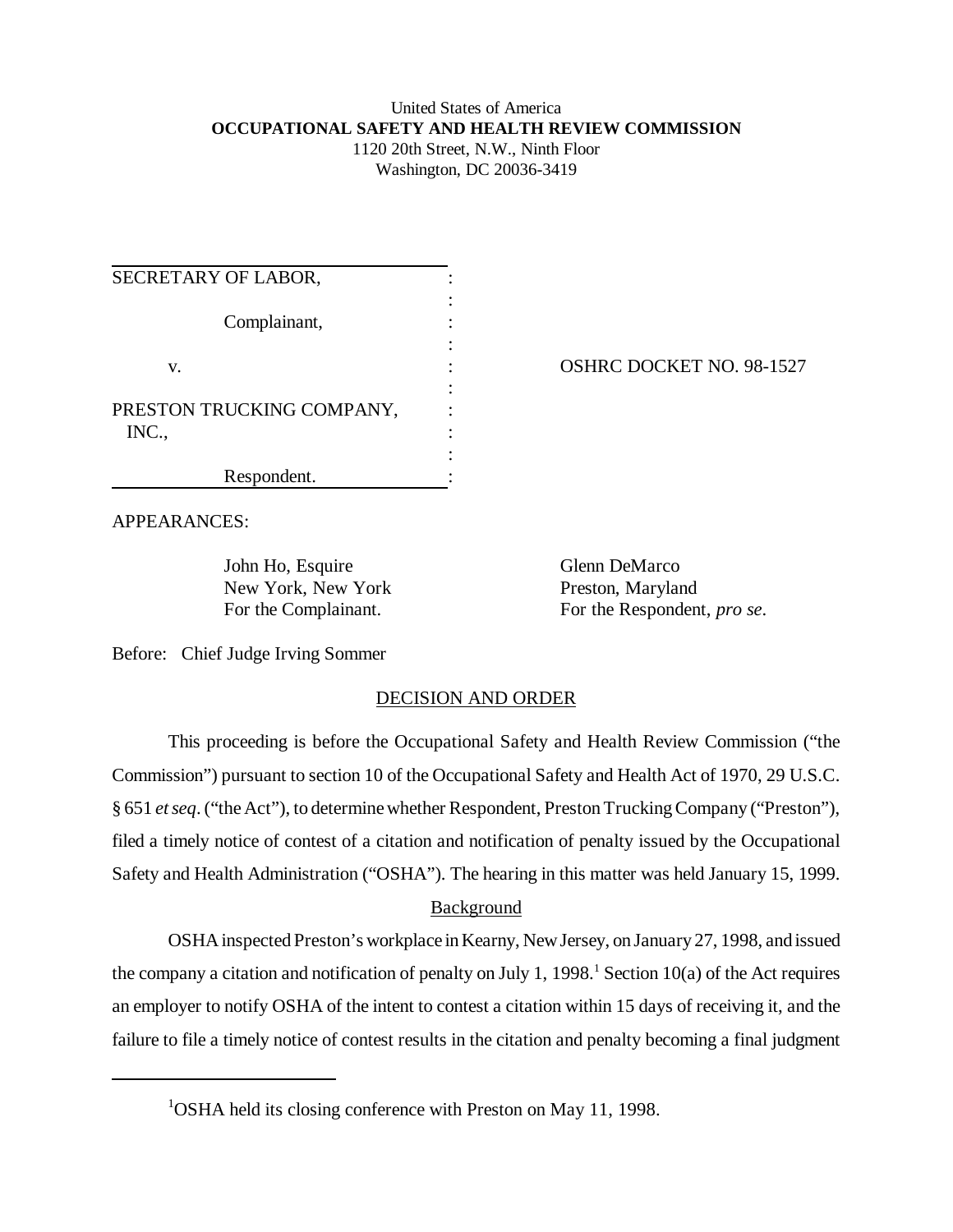of the Commission by operation of law. It is undisputed that OSHA mailed the citation by certified mail, that Preston received it on July 10, 1998, and that the 15-day notice of contest period expired on July 31, 1998. It is also undisputed that Preston filed its notice of contest on September 24, 1998, and that the Commission received the notice of contest on September 28, 1998. The Secretary filed her motion to dismiss the notice of contest as untimely on November 12, 1998.

## Discussion

The record plainly shows that Preston did not file its notice of contest until well after the 15 day contest period had already ended. An otherwise untimely notice of contest may be accepted where the Secretary's deception or failure to follow proper procedures caused the delay in filing. An employer is also entitled to relief if it shows that the Commission's final order was entered as a result of "mistake, inadvertence, surprise, or excusable neglect" or "any other reason justifying relief," including mitigating circumstances such as absence, illness or a disability which would prevent a party from protecting its interests. *See* Fed. R. Civ. P. 60(b); *Branciforte Builders, Inc.*, 9 BNA OSHC 2113 (No. 80-1920, 1981). There is no evidence and no contention that the Secretary was deceptive or failed to follow proper procedures; in fact, Preston concedes its fault in filing the untimely timely notice of contest. (Tr. 18). Rather, Preston requests, in essence, that its untimely filing be excused under the circumstances.

At the hearing, Glenn DeMarco, Preston's terminal manager, stated that his secretary received the citation while he was on vacation; she then misplaced it, which resulted in his being unaware of the citation until the OSHA compliance officer who had conducted the inspection returned to the site to do a follow-up inspection on August 28, 1998. DeMarco noted that Preston had taken the inspection very seriously, that it had significantly upgraded its safety efforts and had also fully abated all of the cited conditions by the time of the follow-up inspection, and that the company was very frustrated by not having had the opportunity to discuss the citations with OSHA. (Tr. 18-20). In addition, Donald Hansen, Preston's vice-president of safety and insurance, stated in the notice of contest that the company had always responded in a timely manner to OSHA complaints and alleged violations and that this was the first time a document of such importance had been misplaced.

The citation issued to Preston, and the cover letter accompanying it, explain the 15-day contest period. The cover letter states, in the first paragraph on page 1, as follows: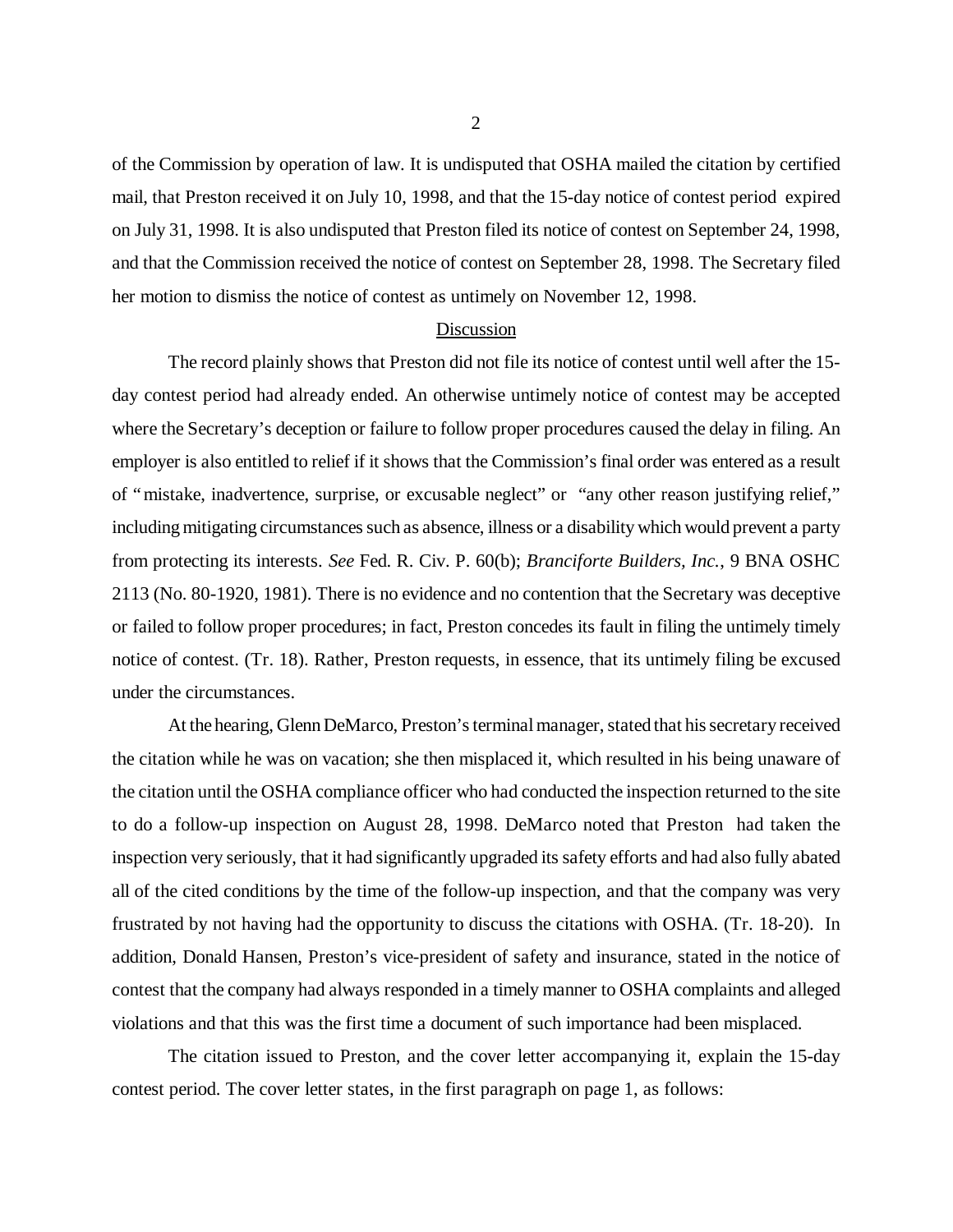You must abate the violations referred to in this Citation by the dates listed and pay the penalties proposed, unless within 15 working days ... from your receipt of this Citation and Notification of Penalty you mail a notice of contest to the U.S. Department of Labor Area Office at the address shown above. Please refer to the enclosed booklet (OSHA 3000) which outlines your rights and responsibilities and which should be read in conjunction with this form.

The cover letter also states, on page 2, as follows:

**Right to Contest** - You have the right to contest this Citation and Notification of Penalty. You may contest all citation items or only individual items. You may also contest proposed penalties and/or abatement dates without contesting the underlying violations. **Unless you inform the Area Director in writing that you intend to contest the citation(s) and/or proposed penalty(ies) within 15 working days after receipt, the citation(s) and the proposed penalty(ies) will become a final order of the Occupational Safety and Health Review Commission and may not be reviewed by any court or agency.**

The Commission has held that the OSHA citation "plainly state(s) the requirement to file a notice of contest within the prescribed time period." *Roy Kay, Inc.*, 13 BNA OSHC 2021, 2022 (No. 88-1748, 1989). The Commission has also held that Rule 60(b), noted *supra*, cannot be invoked "to give relief to a party who has chosen a course of action which in retrospect appears unfortunate or where error or miscalculation is traceable really to a lack of care." *Id*. Finally, the Commission has held that a business must have orderly procedures for the handling of important documents and has denied Rule 60(b) relief where the employer asserted that the late filing was caused by events such as a change in management, the improper handling of the citation by company personnel, and the absence, even when due to illness, of the person responsible for OSHA matters. *See Louisiana-Pacific Corp.*, 13 BNA OSHC 2020, 2021 (No. 86-1266, 1989); *J.F. Shea Co.*, 15 BNA OSHC 1092, 1094 (No. 89-976, 1991); *E.K. Constr. Co.*, 15 BNA OSHC 1165, 1166 (No. 90-2460); and cases cited therein.

It is clear from the record that the untimely filing in this case was due to clerical mishandling of the citation. I am sympathetic to Preston's plight in this matter, and I have noted the company's good faith, its prompt abatement of the cited conditions, and the obvious sincerity of Glenn DeMarco, Preston's terminal manager. However, I am constrained to follow Commission precedent, and, in light of the foregoing case law, I am forced to conclude that the late filing was the result of simple negligence and not excusable neglect. I therefore have no choice but to grant the Secretary's motion